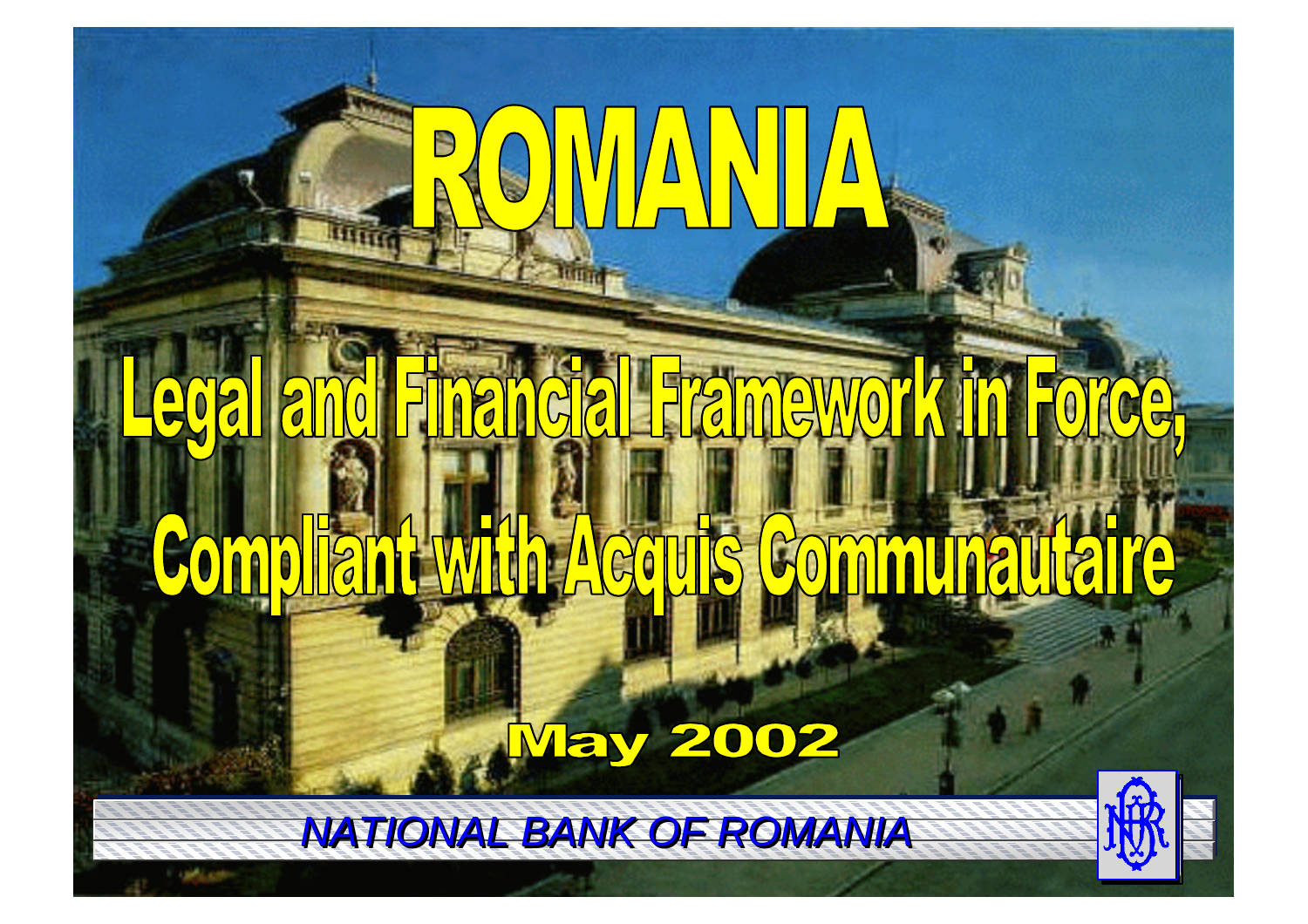# **Main Steps of the Bank Reform**

- ? **1990:** beginning of bank reform by introducing the two-tier banking system (central bank + commercial banks);
- ? **1991:** Law No. 33 on Banking and Law No. 34 on the Statute of the National Bank of Romania (NBR);
- ? **1997-1998:** improvement and supplementation of the legislative framework for the regulation of banking and central bank's activity – new laws:
	- *<b>* $≤$  *Bank Privatisation Act: Law No. 83/1997;*
	- $\approx$  Banking Act: Law No. 58/1998;
	- *<u><b>* Bank Insolvency Act: Law No. 83/1998;</u>
	- $\approx$  National Bank of Romania Act: Law No. 101/1998.



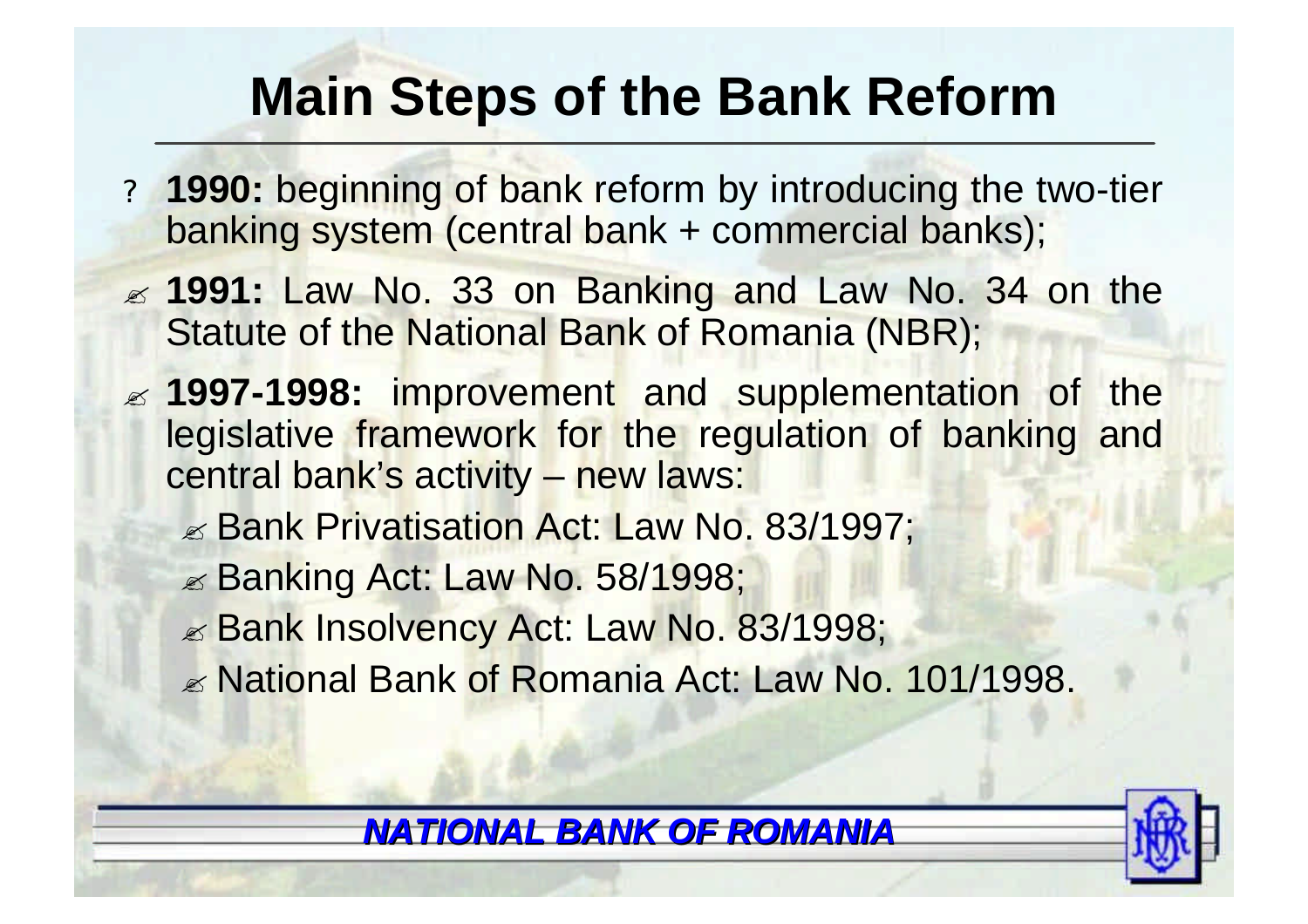#### **Harmonisation of banking legislative and regulatory framework with EU Directives – steady concern of the NBR**

- ? **Progress in harmonisation of prudential supervision and accountancy practices :**
	- ? **New banking laws (1998), including subsequent amendments (the latest – 2001);**
	- ? **Regulatory framework for credit cooperatives (2000);**
	- ? **NBR's norms:**
		- ? **on access of credit institutions to banking business (minimum capital, licensing requirements);**
		- ? **on banks' pursuit of banking business (own funds, solvency, large exposures, derivatives);**
		- ? **harmonisation of accountancy practices: banks' chart of accounts, introduction of the International Accounting Standards, annual and consolidated accounts ;**
- ? **The relevant** *acquis* **will be fully incorporated in 2002– 2003:**
	- ? **amendment of The Banking Act (2002) and adjustment of the present regulatory framework (2002-2003);**
	- ? **adjustment of bank chart of accounts and prudential regulations on pursuit of banking business to the requirements of credit cooperatives (2002);**
	- ? **regulations on internal control of credit institutions (2002);**
	- ? **prudential regulations applicable to e-money issuers (2003);**
	- ? **regulations on consolidated supervision of credit institutions (2003 – 2004);**
	- ? **regulations on market risk management by credit institutions (2003 – 2004).**

# *NATIONAL BANK OF ROMANIA*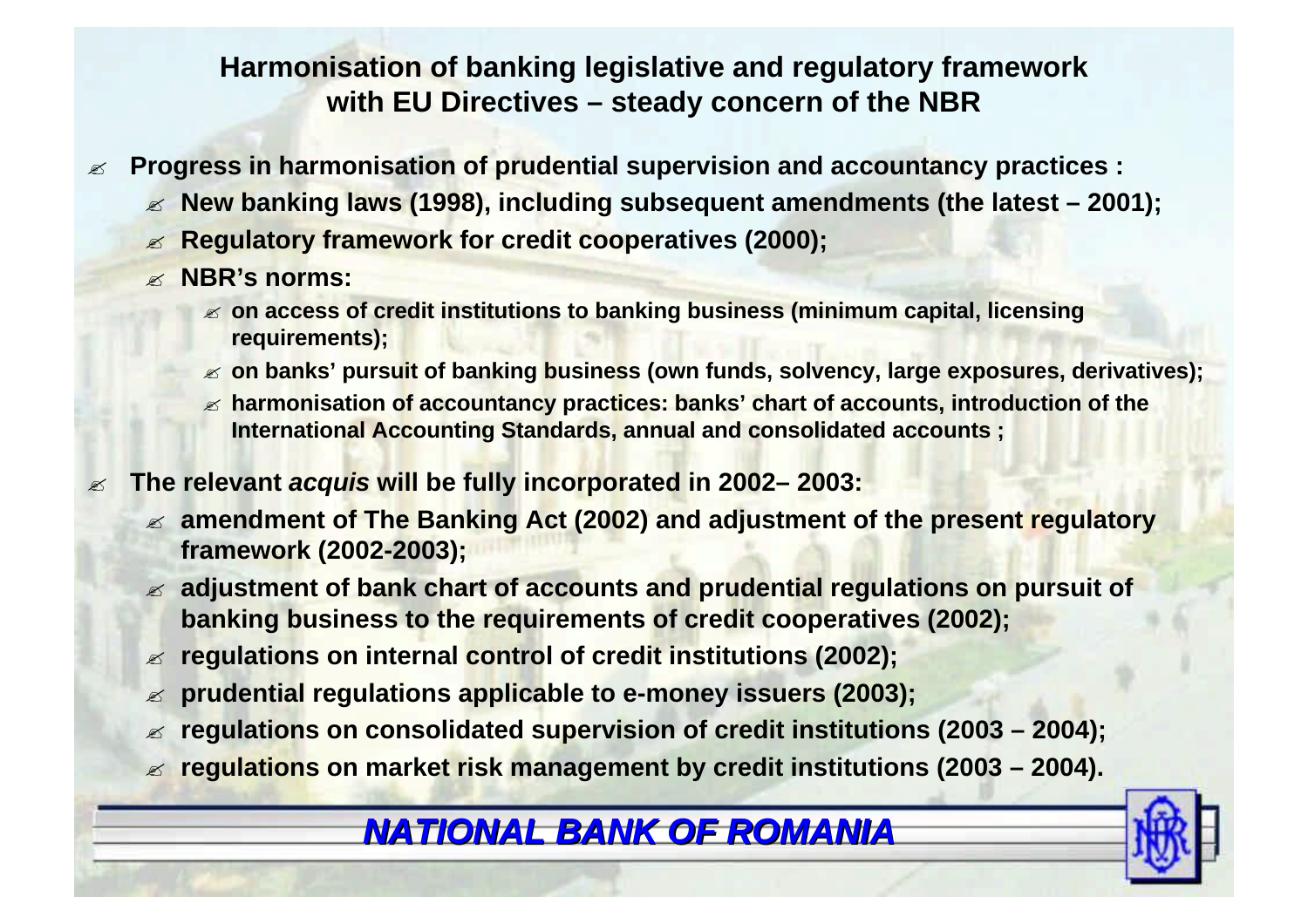# **Regulatory Framework for Banks**

| <b>Type</b>                                                                                                                           | <b>Prudential Regulation</b>                                                                | <b>Comparison with EU</b><br><b>Standards</b>        |  |
|---------------------------------------------------------------------------------------------------------------------------------------|---------------------------------------------------------------------------------------------|------------------------------------------------------|--|
| <b>Solvency Ratio</b>                                                                                                                 | 12% (risk-weighted)                                                                         | 8% (risk-weighted)                                   |  |
| <b>Liquidity indicator</b>                                                                                                            | <b>No liquidity indicator</b><br><b>Actual liquidity ? Required</b><br>liquidity            |                                                      |  |
| Limits on lending (as % of own<br>funds)<br>• Credit concentration per<br>client<br>(group of connected clients)<br>• Insider lending | 20%<br>20% (aggregate)                                                                      | 25%<br>20%                                           |  |
| Limits on foreign exchange<br>exposure (as % of own funds)                                                                            | 20% (overall)<br>10% (any one currency)                                                     | 2% excess multiplied by 8 to<br>get capital adequacy |  |
| <b>Minimum registered capital</b>                                                                                                     | ROL 250 billion (EUR 8.85 million)                                                          | <b>EUR 5 million</b>                                 |  |
| <b>Loan classification and</b><br>provisioning                                                                                        | 0% for standard<br>5% for watch<br>20% for substandard<br>50% for doubtful<br>100% for loss | <b>No EU-wide standards</b>                          |  |
| <b>Audited annual reports</b>                                                                                                         | <b>By audit companies</b>                                                                   | <b>External comprehensive</b><br>audits              |  |

**Source: NBR**

*NATIONAL BANK OF ROMANIA NATIONAL BANK OF ROMANIA*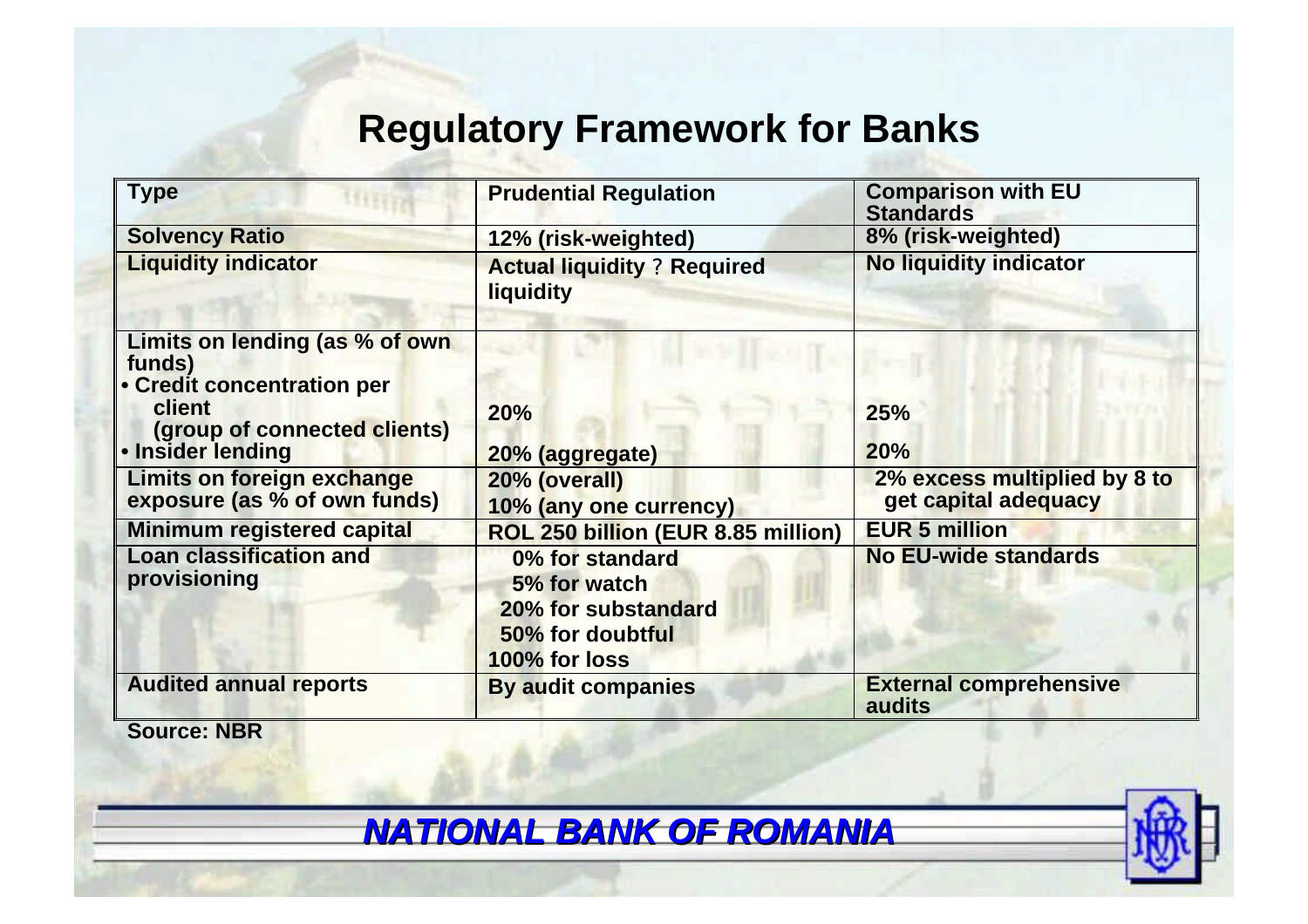# **Supervisory Agencies - Duties, Accountability,**

# **Information Sharing and Autonomy**

| <b>Supervisory</b><br><b>Agency</b>                                                            | Licensing<br><b>Authority</b>                                                                                                                               | De-<br>licensing<br>authority | <b>Appointment and</b><br><b>Term of Head of</b><br><b>Agency</b>                                                                                        | <b>Accountability</b><br>of Head                                             | <b>MoUs with</b><br><b>Other</b><br><b>Agencies</b>                                                                     | How is the<br><b>Agency</b><br><b>Financed</b>                                       | <b>Regulatory</b><br><b>Autonomy</b>                                     |
|------------------------------------------------------------------------------------------------|-------------------------------------------------------------------------------------------------------------------------------------------------------------|-------------------------------|----------------------------------------------------------------------------------------------------------------------------------------------------------|------------------------------------------------------------------------------|-------------------------------------------------------------------------------------------------------------------------|--------------------------------------------------------------------------------------|--------------------------------------------------------------------------|
| <b>National</b><br><b>Bank of</b><br><b>Romania</b><br>(NBR)                                   | Yes for banks,<br>credit<br>cooperatives<br>and their<br>central<br><b>institutions</b>                                                                     | <b>Same</b>                   | The Governor of<br>the NBR is<br>appointed by the<br><b>Parliament at the</b><br>recommendation<br>of its specialized<br>commissions.<br>Term: 6 years.  | <b>Governor of</b><br><b>NBR</b> is<br>accountable to<br><b>Parliament</b>   | <b>Memorandum</b><br><b>of</b><br><b>Understanding</b><br>with NSEC.<br><b>A draft MoU</b><br>with ISC was<br>prepared. | <b>The</b><br><b>resources</b><br>are<br>allocated<br>from<br><b>NBR's</b><br>budget | <b>NBR</b> is<br>entitled to<br><b>issue</b><br>secondary<br>legislation |
| <b>National</b><br><b>Securities</b><br>and<br><b>Exchanges</b><br><b>Commission</b><br>(NSEC) | <b>Yes for</b><br>brokerage<br>companies,<br>investment<br>advisors,<br><i>investment</i><br>funds, stock<br>exchanges and<br><b>OTCs</b>                   | <b>Same</b>                   | The president of<br><b>NSEC is</b><br>appointed by<br><b>Parliament at the</b><br>recommendation<br>of its specialized<br>commissions.<br>Term: 5 years. | <b>President of</b><br><b>NSEC</b> is<br>accountable to<br><b>Parliament</b> | <b>MoU with NBR</b>                                                                                                     | <b>Fees</b>                                                                          | <b>Same as</b><br>above                                                  |
| <b>Insurance</b><br><b>Supervision</b><br><b>Commission</b><br>(ISC)                           | <b>Yes for</b><br>insurance,<br>reinsurance,<br>and insurance-<br>reinsurance<br>companies,<br>mutual<br>insurers and<br><b>insurance</b><br><b>brokers</b> | <b>Same</b>                   | <b>President of ISC is</b><br>appointed by the<br><b>Parliament at the</b><br>recommendation<br>of its specialized<br>commissions.<br>Term: 5 years.     | <b>President is</b><br>accountable to<br>the Parliament                      | <b>See above</b>                                                                                                        | <b>Fees</b>                                                                          | <b>Same as</b><br>above                                                  |

*NATIONAL BANK OF ROMANIA*

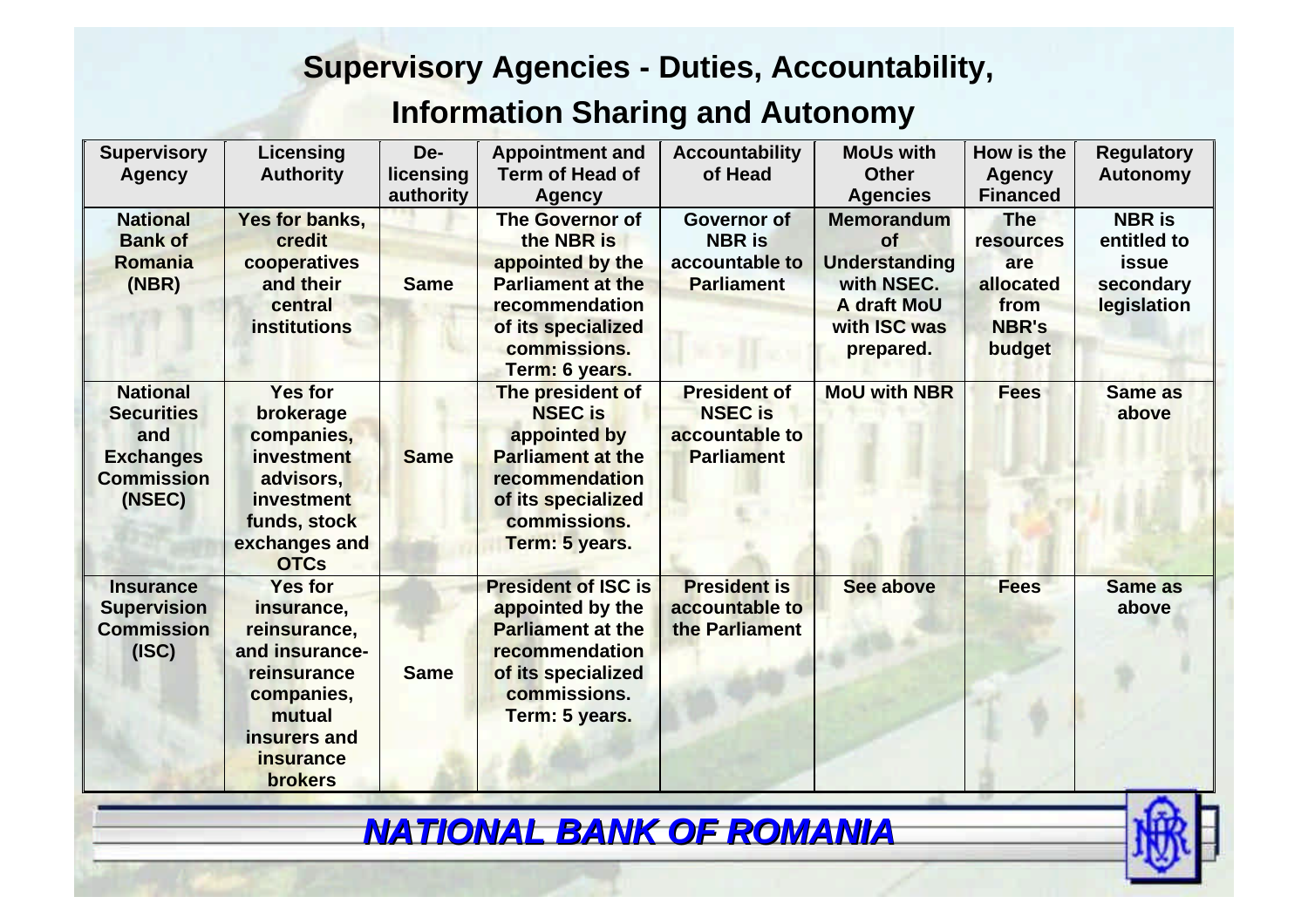# **STRUCTURE OF ROMANIAN BANKING SYSTEM as at March 31, 2002**

|                                                              | <b>Number</b> | <b>Percent in total net</b><br>assets |
|--------------------------------------------------------------|---------------|---------------------------------------|
| <b>Commercial banks, of which:</b>                           | 32            | 92.0                                  |
| <b>Banks with majority state-owned</b><br>capital, of which: |               | 42.9                                  |
| <b>Edirectly owned by the MPF</b>                            |               | 8.5                                   |
| <b>Edirectly owned by the AMPSO</b>                          | 2             | 34.4                                  |
| Private-sector banks, of which:                              | 29            | 49.1                                  |
| <b>Ewith majority domestic capital</b>                       | 5             | 2.9                                   |
| <b>Ewith majority foreign capital</b>                        | 24            | 46.2                                  |
| <b>Foreign branches</b>                                      | 8             | 8.0                                   |
| <b>Total banking system</b>                                  | 40            | 100.0                                 |



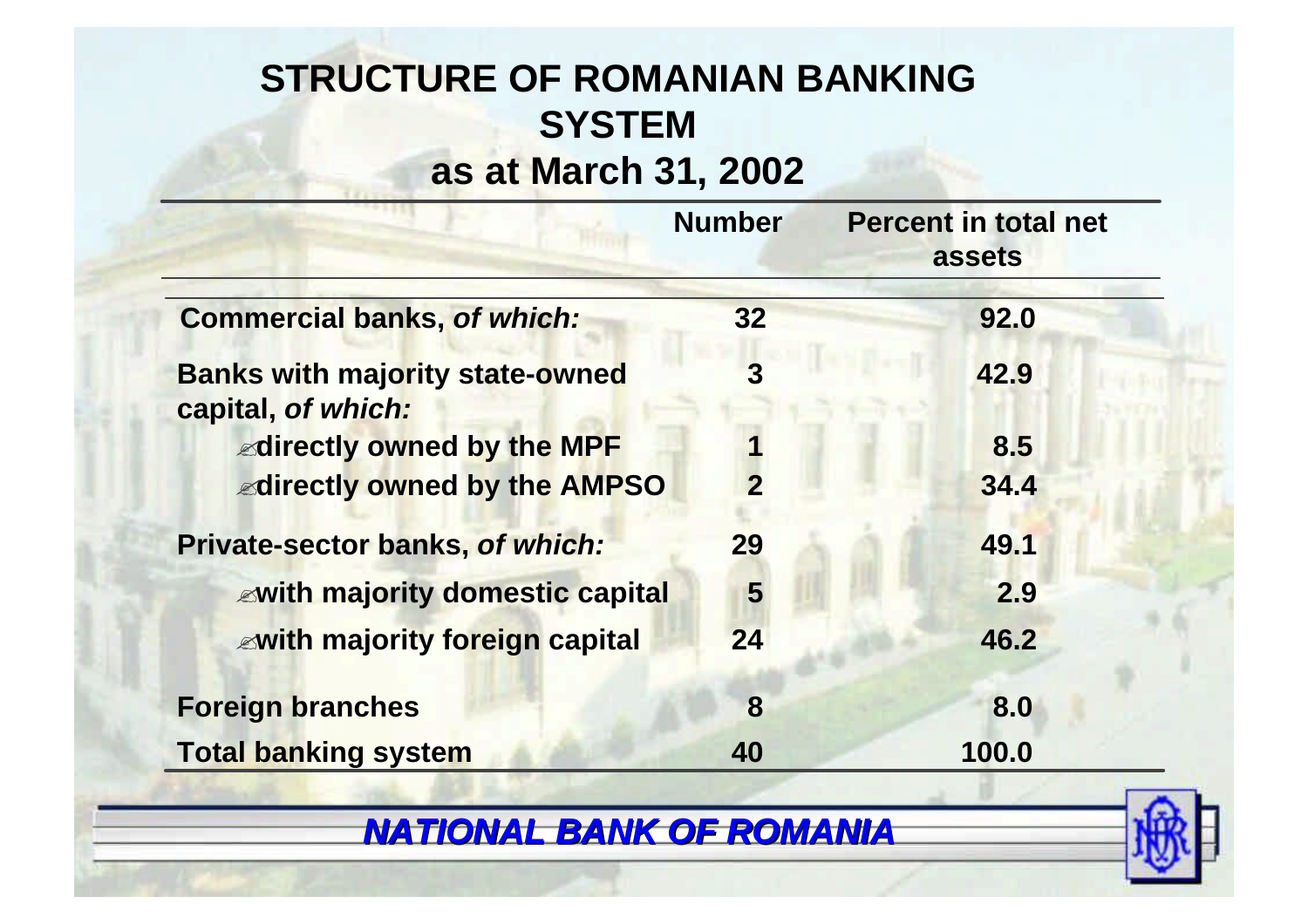## **Share of Majority State-owned Banks\* in Total Banks**





### *NATIONAL BANK OF ROMANIA NATIONAL BANK OF ROMANIA*

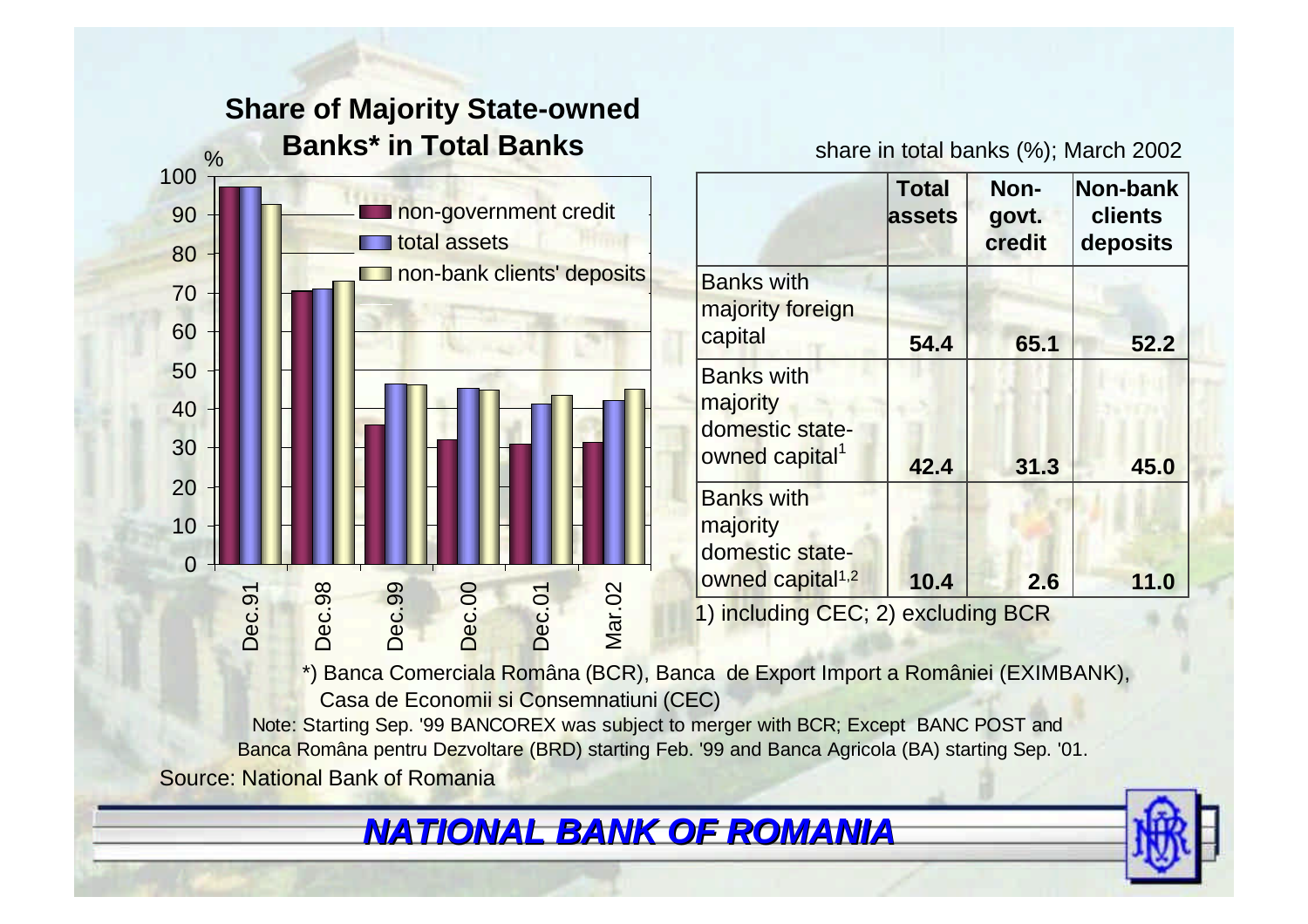#### **Banking System Past Due and Doubtful Claims, Net**

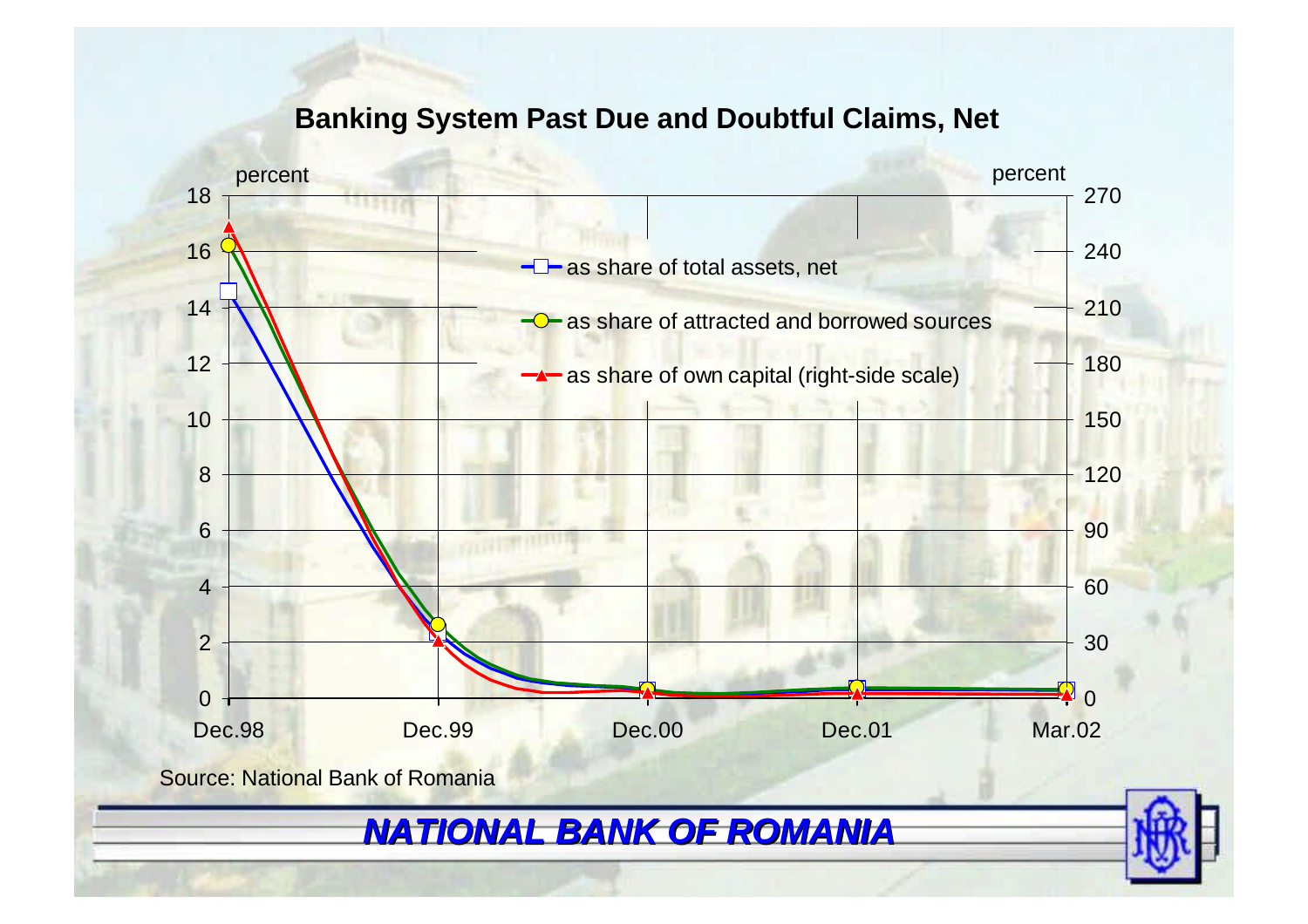#### **Analysis Ratios for the Banking System**

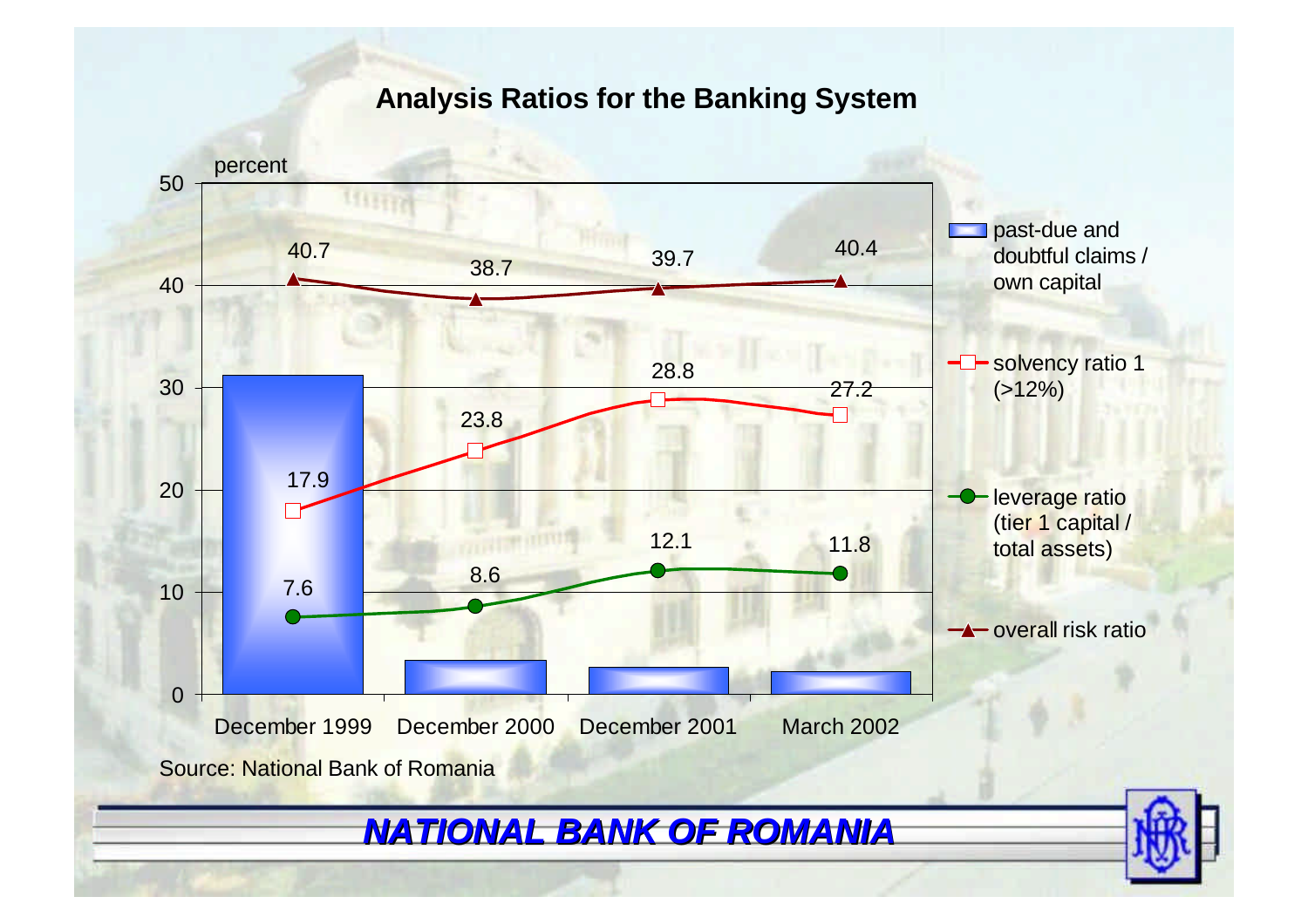# **Liberalisation of International Flows**

#### **1998: liberalisation of current account operations (Art.VIII of the IMF's Articles of Agreement); 1999: liberalisation of medium- and long-term capital inflows 2001: schedule of capital account liberalisation**

| <b>Liberalisation of</b><br>capital flows with<br>low impact on<br>balance of<br>payments                                            | 2001-02                    | <b>Explirect and real-estate investment by residents abroad;</b><br><b><i><b>■ admission to quotation of national securities* on foreign capital</b></i></b><br>markets<br><b>Example:</b> Example 2013 Example: Example 19 Example 2014<br><b><i>Epersonal capital movements</i></b> |  |  |
|--------------------------------------------------------------------------------------------------------------------------------------|----------------------------|---------------------------------------------------------------------------------------------------------------------------------------------------------------------------------------------------------------------------------------------------------------------------------------|--|--|
| <b>Liberalisation of</b><br>capital movements<br>consisting of                                                                       |                            | ≤medium- and long-term loans related to commercial transactions or<br>services granted by residents to non-residents<br><b><i><u></u></i></b> capital transfers in performance of insurance contracts<br><b><i>■</i>collateral granted by residents to foreigners</b>                 |  |  |
| transfers in<br>performance of<br>insurance contracts<br>and other capital<br>flows with<br>significant impact<br>on the real sector | 2003                       | $\triangle$ acquisition by residents of traded foreign securities* (including OTC)<br>$\epsilon$ financial borrowings and loans with maturity less than 1 year<br>granted by foreigners to residents<br>$\epsilon$ financial borrowings and loans granted by residents to foreigners  |  |  |
|                                                                                                                                      | 2004                       | <b><u><b>∞admission of foreign securities* to quotation on domestic capital</b></u></b><br>markets<br><b><i>■</i> operations in ROL-denominated deposit accounts of foreigners</b><br>opened with resident financial institutions                                                     |  |  |
| <b>Liberalisation of</b><br>capital flows with<br>significant impact<br>on the balance of<br><b>payments</b>                         | upon<br>accession<br>to EU | <b><i><b> <u>∞operations</u></b></i></b> in securities and other money-market specific<br><b>instruments</b><br><i><b><i></i></b> e</i> operations in current and deposit accounts carried out by residents<br>with foreigners                                                        |  |  |
| *) including operations in units of collective investment undertakings                                                               |                            |                                                                                                                                                                                                                                                                                       |  |  |

*NATIONAL BANK OF ROMANIA*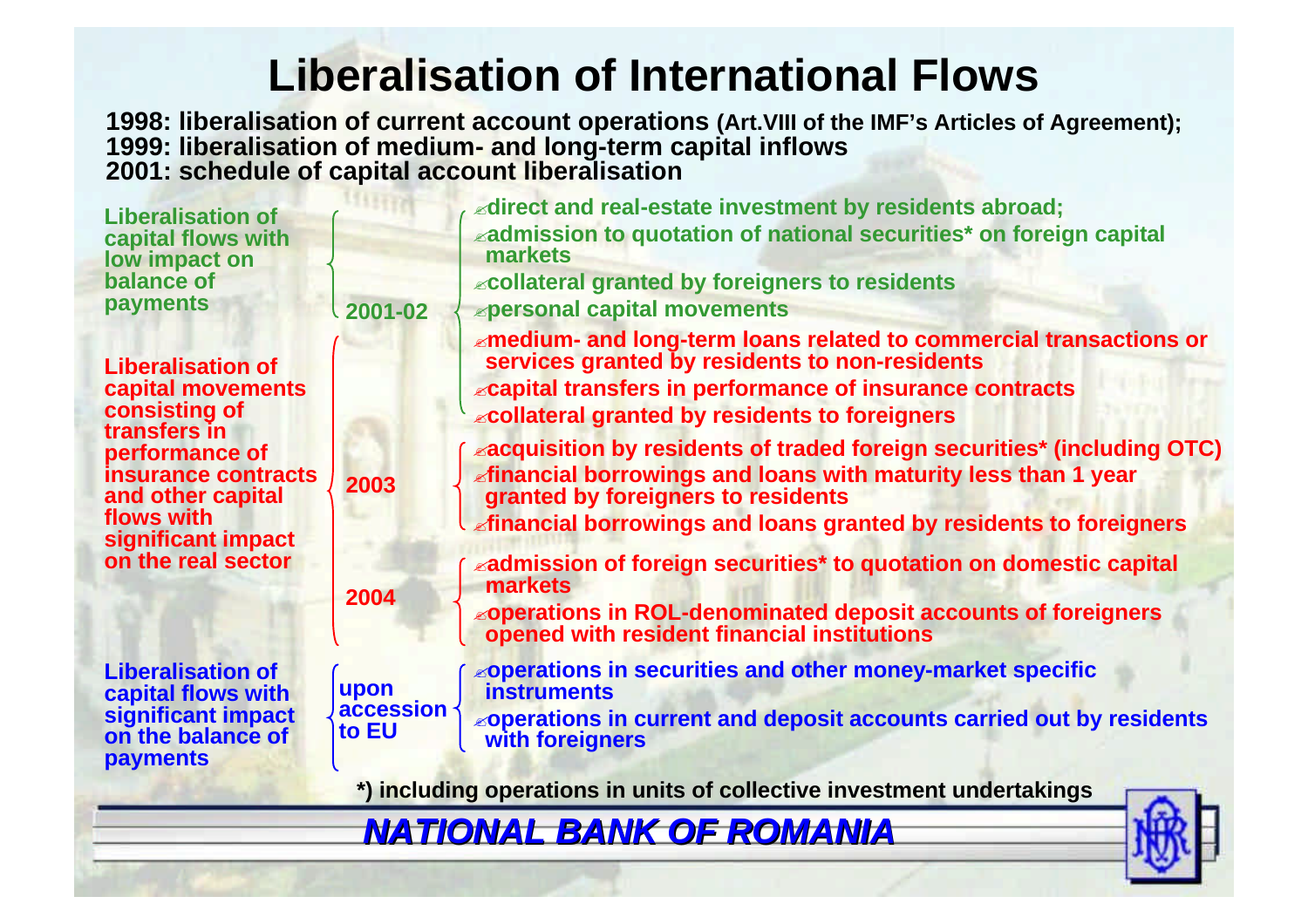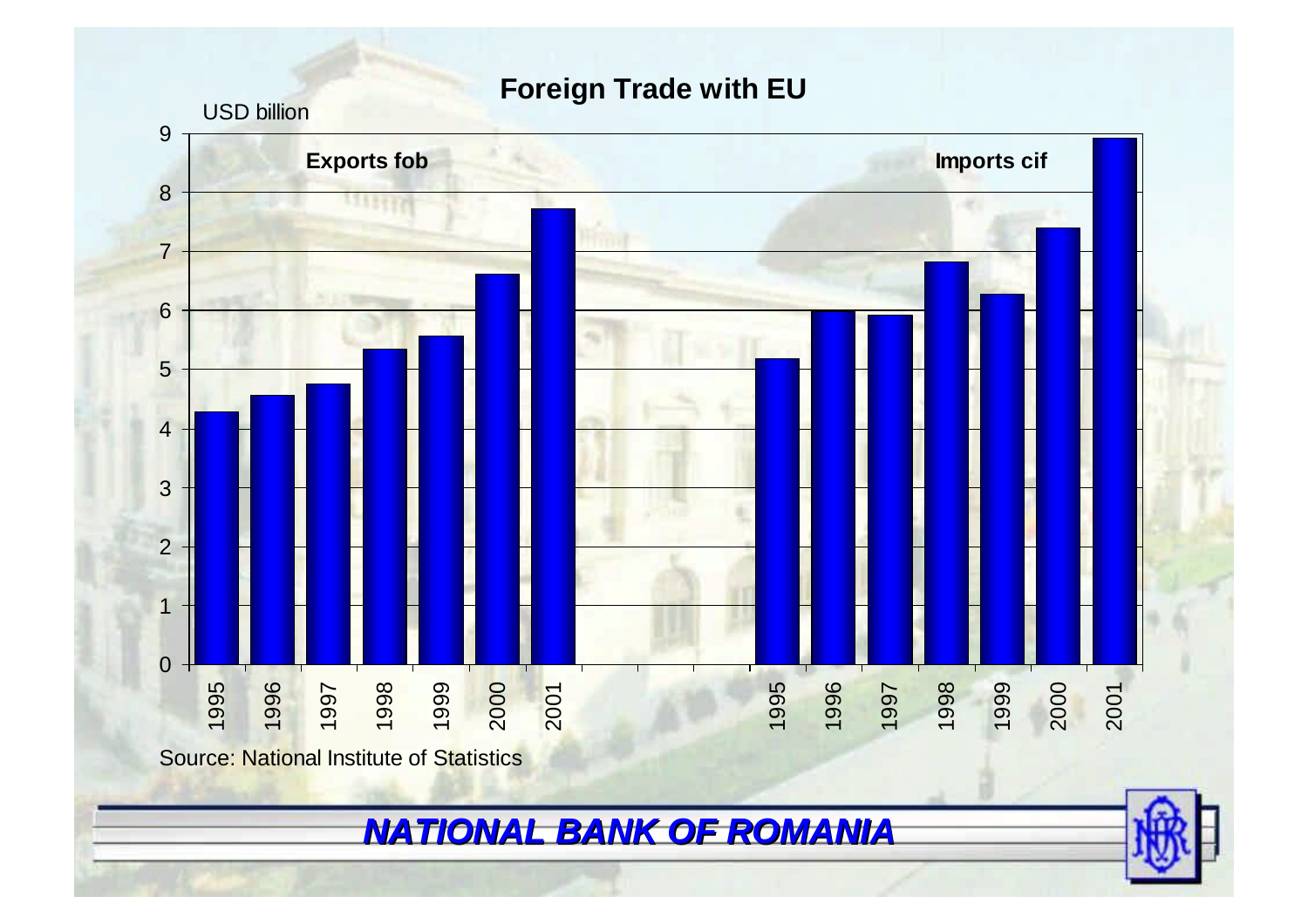#### **Foreign Trade Composition by Currency**

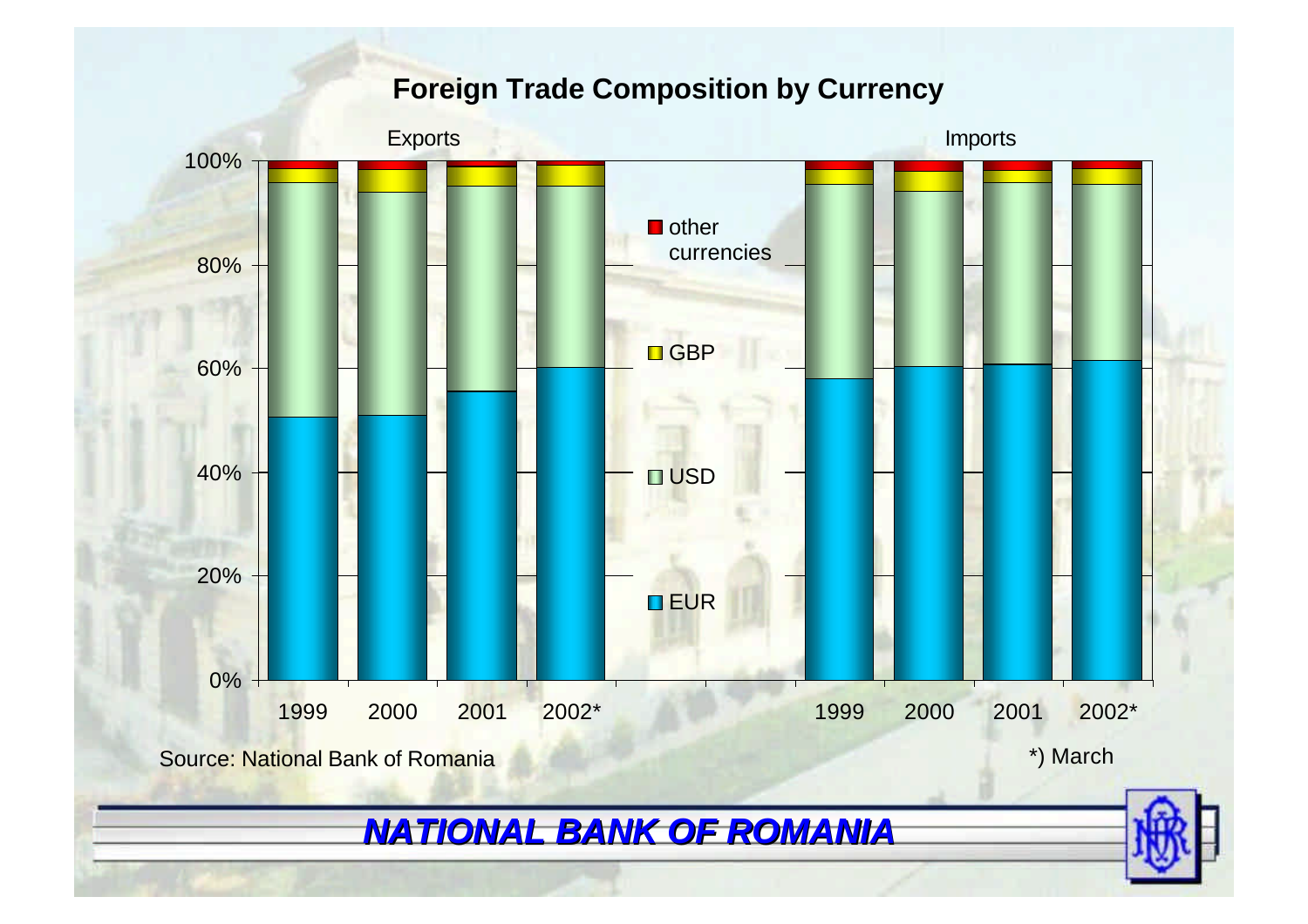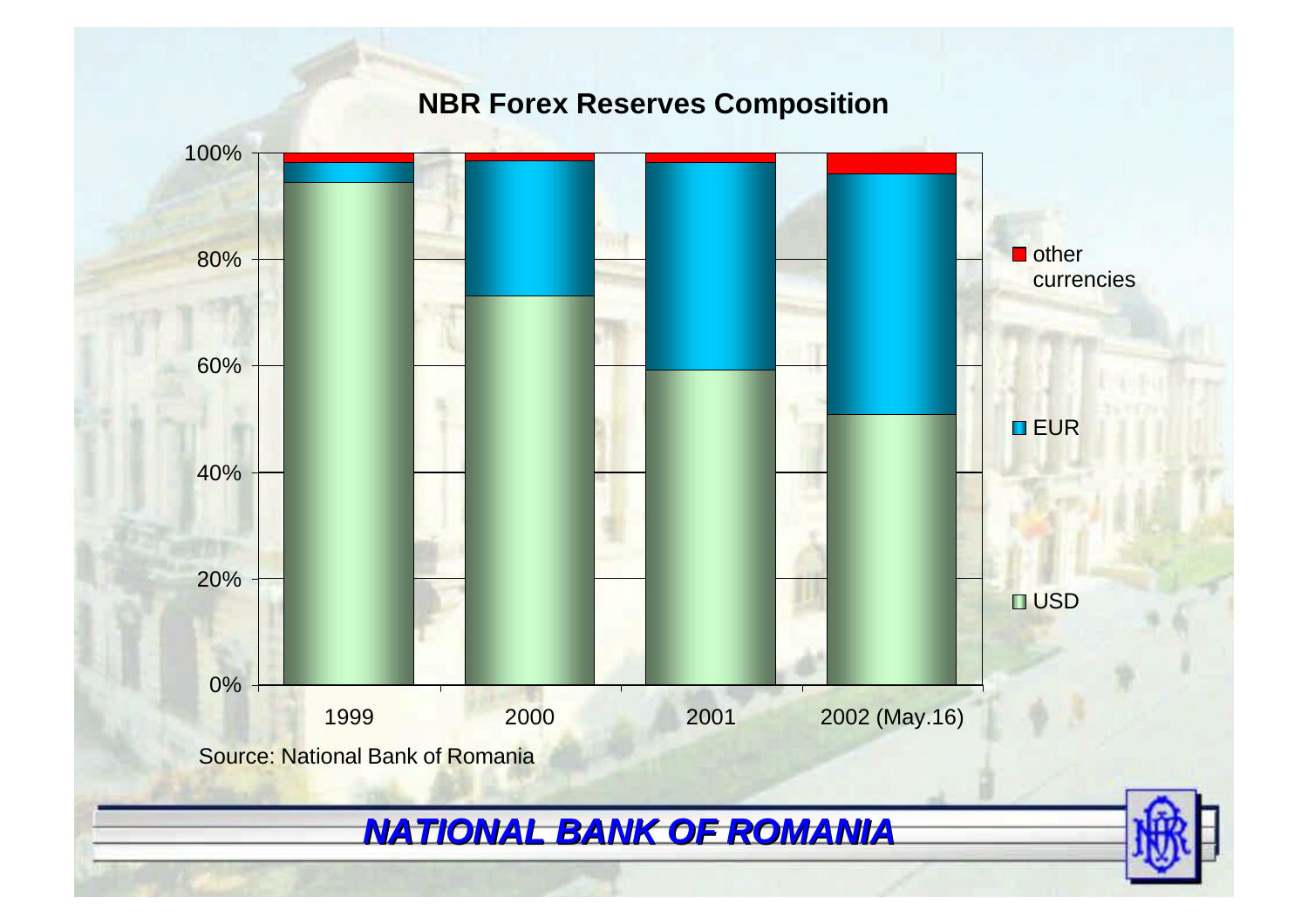#### **Nominal Exchange Rate**

(Daily Data)



*NATIONAL BANK OF ROMANIA NATIONAL BANK OF ROMANIA*

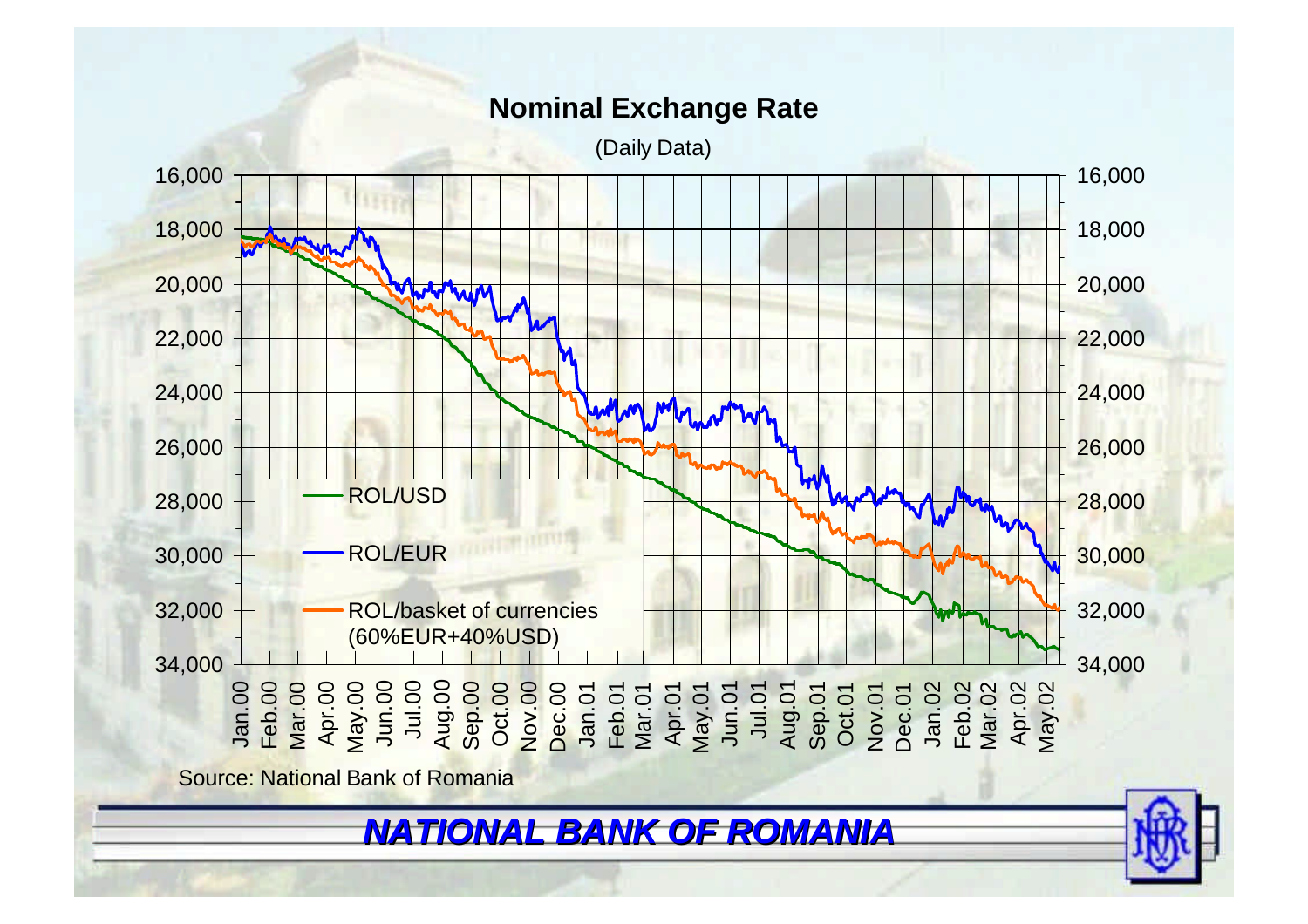

#### **Transactions on Interbank Forex Market by Currency**